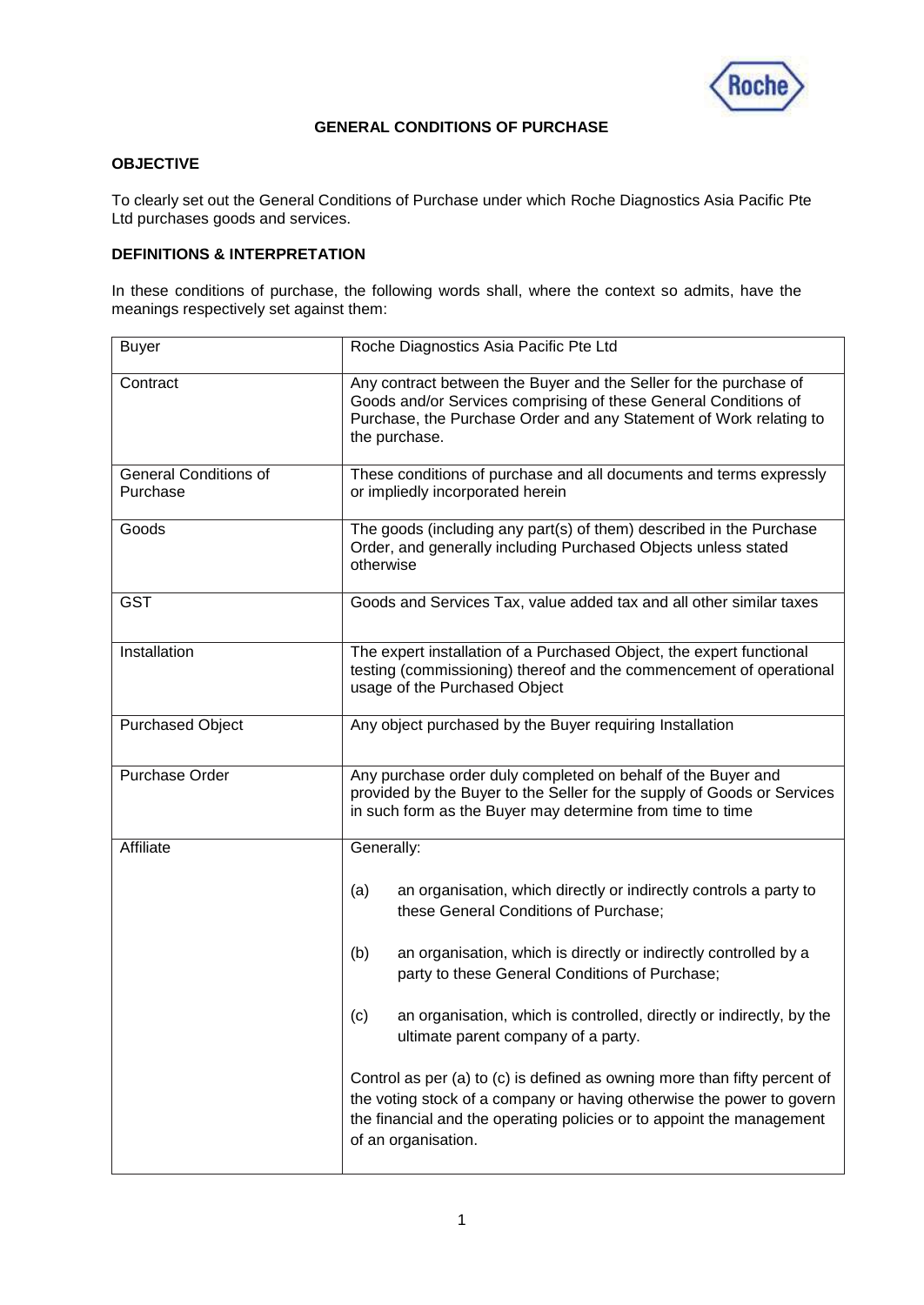

|                   | With respect to the Buyer, the term "Affiliate" shall not include Chugai<br>Pharmaceutical Co. Ltd., 1-1, Nihonbashi-Muromachi 2-chome,<br>Chuo-ku Tokyo, 103-8324, Japan and Foundation Medicine, Inc., 150<br>Second Street, Cambridge, MA 02141, USA and their respective<br>subsidiaries, unless the Buyer opts for such inclusion by giving written<br>notice to the Seller. |
|-------------------|-----------------------------------------------------------------------------------------------------------------------------------------------------------------------------------------------------------------------------------------------------------------------------------------------------------------------------------------------------------------------------------|
| Seller            | The company, firm or person to whom the Purchase Order is<br>addressed                                                                                                                                                                                                                                                                                                            |
| <b>Services</b>   | The services described in the Purchase Order, and generally including<br>the Installation of Purchased Objects unless stated otherwise                                                                                                                                                                                                                                            |
| Statement of Work | Means the Buyer's specifications or stipulations for the Goods and/or<br>Services notified in writing to the Seller                                                                                                                                                                                                                                                               |

## **1 Formation**

- 1.1 Every Contract shall incorporate by reference and consist of these General Conditions of Purchase to the exclusion of any terms and conditions included in any document issued by the Seller (including any printed terms and conditions of sale). Any Purchase Order shall be subject to these General Conditions of Purchase.
- 1.2 Subject to Condition [26](#page-15-0) (Variation) in these General Conditions of Purchase, in the case of inconsistency between the Purchase Order, these General Conditions of Purchase and/or any Master Service Agreements that parties may choose to enter, the following order of precedence shall apply (in decreasing order of precedence):
	- (a) the Master Service Agreement;
	- (b) the Purchase Order; then
	- (c) these General Conditions of Purchase.
- 1.3 The Purchase Order is an offer and unless otherwise expressly specified in the Purchase Order, the Contract shall come into effect upon acceptance of the Purchase Order by the Seller by the deadline(s) specified in the Purchase Order. Unless previously withdrawn by the Buyer, Purchase Orders shall be deemed accepted if not rejected by the Seller by notice in writing within seven (7) days of the date of the Purchase Order.
- 1.4 Following the acceptance of the Purchase Order by the Seller, the Buyer shall have the right to request, promptly receive and obtain information in relation to the matters specified in the Contract at all times, including its implementation status.
- 1.5 In the case where the Buyer acquires a Purchased Object and the Installation requires preparations to be made by the Buyer, the Seller shall communicate the required preparations to the Buyer following the acceptance of the Purchase Order, and thereafter (at suitable intervals) and in a timely manner, prior to Installation.
- 1.6 Orders may be placed by telephone on behalf of the Buyer but shall only be valid if subsequently confirmed by the Buyer via provision of a valid Purchase Order. All Purchase Orders and written confirmations must carry the Buyer's official Purchase Order number or make reference to the relevant valid Purchase Order (in the case of written confirmations) in order to be valid.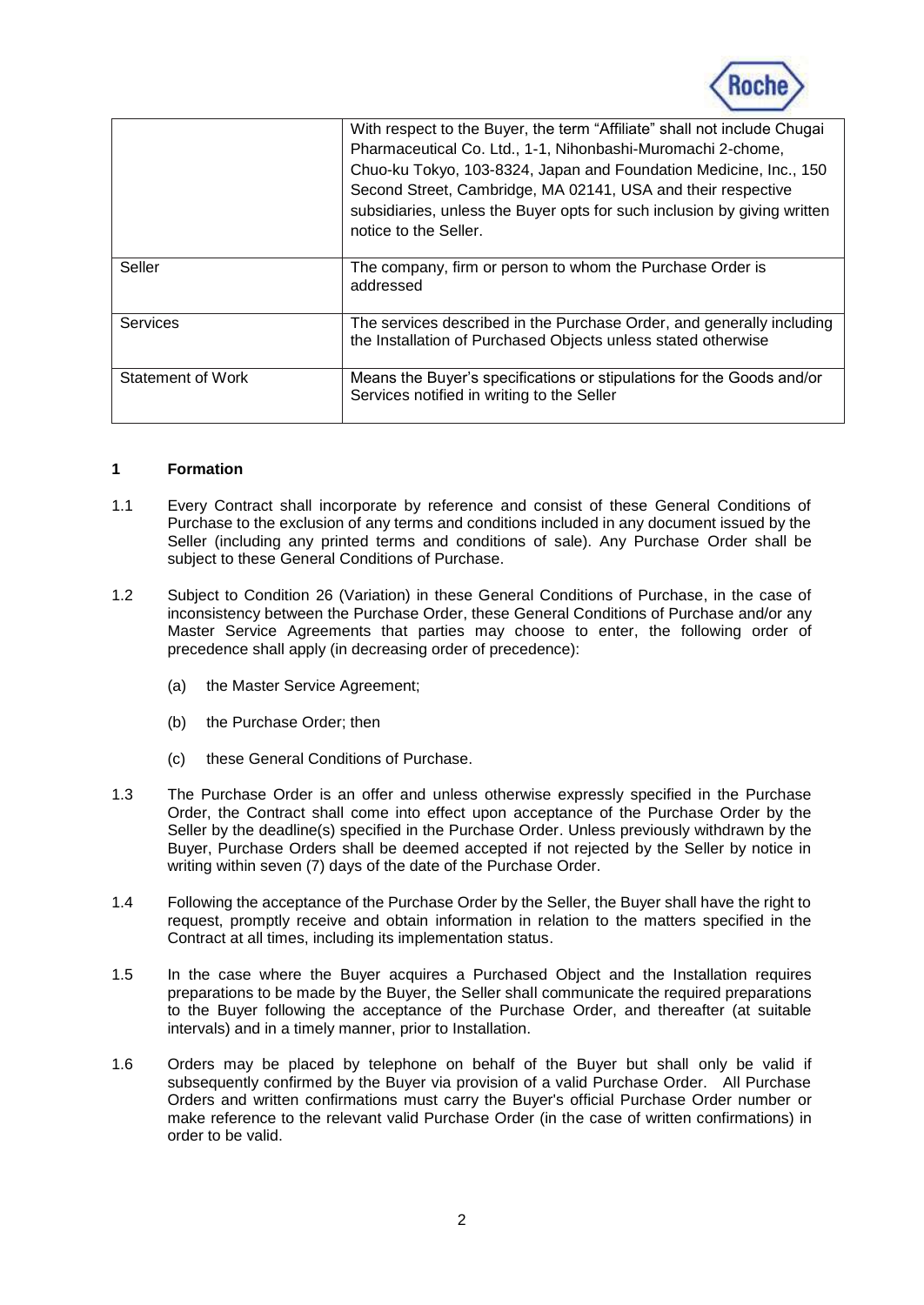

1.7 The Seller should not supply Goods and Services to the Buyer before the Seller has received a valid Purchase Order (stating the Purchase Order number) from the Buyer.

## **2 Packaging/Storage/Transportation**

The Seller shall ensure that the Goods are adequately and appropriately packaged, stored and transported in a manner which is suitable for the purposes of transport and consistent with industry best practices. If the Goods are fragile, or specific procedures, conditions or special care is required when removing the packaging or any auxiliary structures, or in the storage or transportation thereof, the Seller must draw the Buyer's attention to this circumstance in advance (before delivery to the Buyer and with sufficient time for the Buyer to make the necessary preparations), failing which the Seller shall be liable for all damages which arise as a result of such failure.

#### **3 Delivery**

- 3.1 Goods shall be delivered to the Buyer to such location and within such period as is stated for the delivery in the Purchase Order or the Buyer's instructions. Services shall be commenced, provided and completed at the place(s) and within the period(s) as may be stated in the Purchase Order.
- 3.2 Time of delivery of the Goods and performance of the Services is of the essence of the Contract. In the case of Purchased Objects, Installation deadline(s) stated in the Contract are binding upon the Seller and if no deadlines are agreed upon, delivery/Installation is due immediately.
- 3.3 If the Seller becomes aware that it is unable or will likely be unable to deliver the Goods or perform the Services in accordance with the deadline(s) stipulated in the Contract, the Seller is obliged to inform the Buyer of this circumstance immediately, stating the reasons and the extension of time required (if applicable) in writing. Provided always that such information does not release Supplier from its obligations to comply with deadline(s).
- 3.4 In the event that the Seller deviates from the Purchase Order or Contract, it is obliged to draw the Buyer's attention to this fact in writing. If the Buyer does not expressly consent to these divergences in writing, the agreement between the parties shall be in accordance with the Buyer's Purchase Order and the Seller's deviations shall not be applicable.
- 3.5 In the case of the Buyer acquiring a Purchased Object, the Installation shall be performed at the designated location indicated in the Contract. The Seller shall inform the Buyer about the start and successful completion of Installation without delay.
- 3.6 If the Goods are not delivered or the Services are not commenced and/or completed in accordance with the deadline(s) stipulated in the Contract, the Buyer shall be entitled without prejudice to any of its other rights under the General Conditions of Purchase to terminate the Contract under Condition [21](#page-13-0) (Termination) of these General Conditions of Purchase by giving notice in writing to the Seller. For the avoidance of doubt, if the Seller fails to complete delivery of the Goods and Services by the deadline(s) stipulated in the Contract, the Seller shall fall into default on expiry of this deadline, without any further action on the part of the Buyer.
- 3.7 Upon consigning the Goods or any part thereof for delivery to the Buyer, the Seller must give notice to the Buyer at the "deliver to" address stated on the Purchase Order.
- 3.8 The Buyer may, but shall not be obliged to, accept quantities of the Goods which vary from those specified in the Contract, Goods of which the packaging has been damaged or Goods deemed by Buyer not to satisfy the Seller's warranties under these General Conditions of Purchase.
- 3.9 When required by the Buyer, the Seller shall mark the materials ordered in accordance with the reasonable instructions of the Buyer.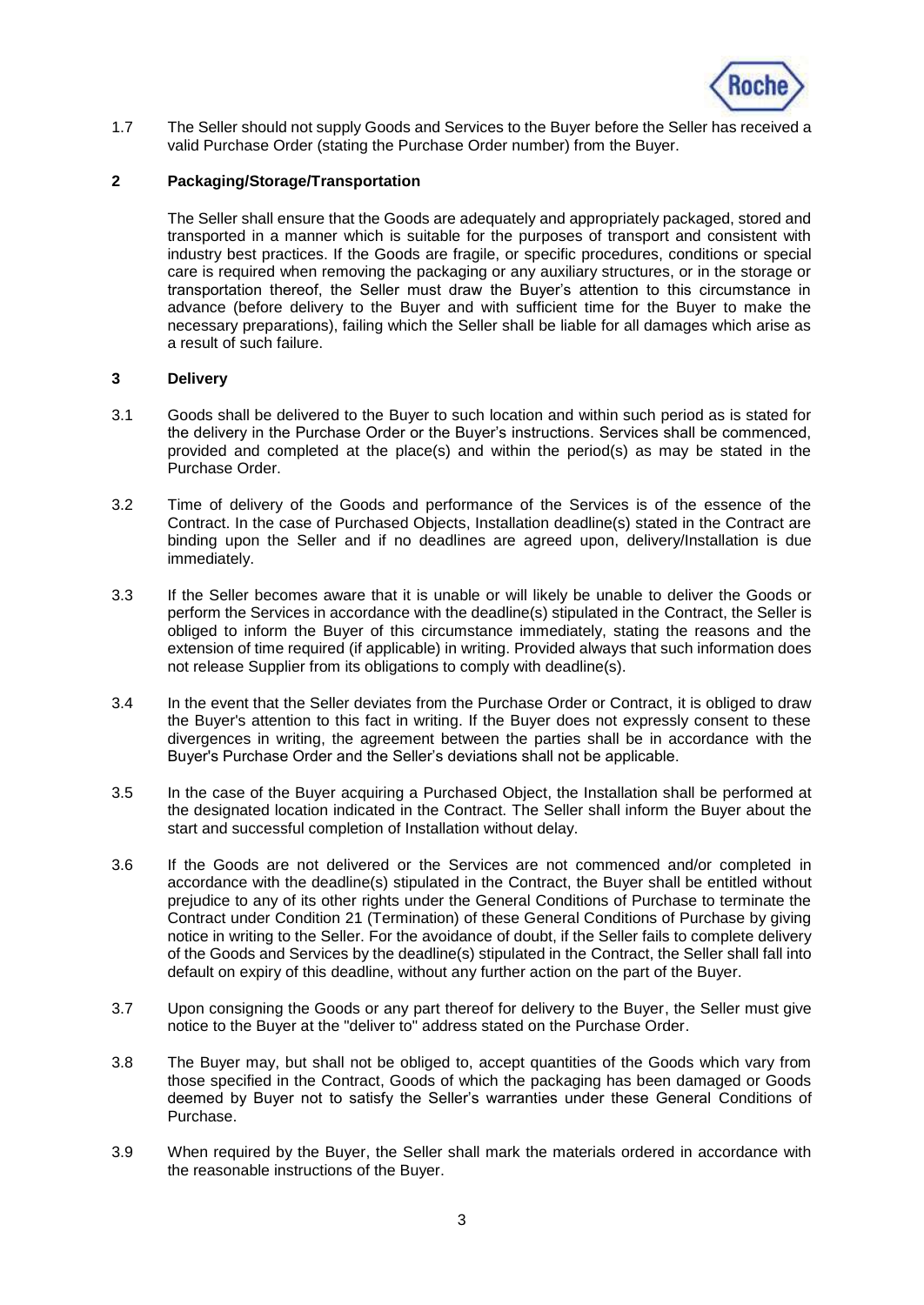

- 3.10 If the Goods are being imported to the Buyer from outside Singapore, Conditions [3.11](#page-3-0) to [3.12](#page-3-1) shall apply notwithstanding any other provision of these General Conditions of Purchase.
- <span id="page-3-0"></span>3.11 Unless the context otherwise requires, any term or expression which is defined in or given a particular meaning by the provisions of Incoterms 2010 shall have the same meaning in these General Conditions of Purchase and the Contract. In the event of conflict between Incoterms 2010 and these General Conditions of Purchase, the latter shall prevail.
- <span id="page-3-1"></span>3.12 Unless stated otherwise in the Purchase Order or Statement of Work, any Goods being imported to the Buyer shall be delivered "Delivery Duty Paid" (excluding GST) as specified in the Incoterms 2010 Rules to the address designated by buyers.

### **4 Acceptance**

- <span id="page-3-2"></span>4.1 The Buyer shall not be deemed to have accepted the Goods until 21 days after the date of delivery of the same or after any latent defect would have become apparent. For the avoidance of doubt, no inspection or testing by the Buyer whether before or after delivery of the Goods nor the signing of any delivery note or other document acknowledging physical receipt of any Goods shall be deemed to constitute acceptance or approval of the Goods nor be deemed a waiver of the Buyer's rights either to cancel or return all or any part thereof where the Goods are found to be defective or not in accordance with the Contract.
- 4.2 Payment for the Goods shall not be deemed evidence of acceptance.
- 4.3 Before the expiry of the period set out in Condition [4.1,](#page-3-2) the Buyer shall be entitled to reject the Goods that do not comply in all respects with the Contract and/or General Conditions of Purchase and shall upon rejection return such Goods to the Seller at the risk and expense of the Seller. Upon notification of rejection, the Seller, shall forthwith, at the Buyer's option, either at its own expense deliver to the Buyer Goods complying in all respects with the Contract and General Conditions of Purchase in substitution for those rejected, or refund the Buyer in full for the invoice value of the rejected Goods.
- 4.4 The Seller shall promptly keep the Buyer informed of any matter of which it is or reasonably should, as Seller of the Goods (or Purchased Object), be aware relating to the storage, transportation, handling, assembly or use of the Goods by the Buyer (including legislation or advice from responsible or professional or legal bodies in respect of raw materials used in the manufacture of the Goods) and the actions it has taken or proposes to take and those that the Buyer should take in relation to such matters.

## <span id="page-3-3"></span>**5 Title and Risk**

Subject to Condition [9.1\(a\),](#page-8-0) the title and risk in the Goods shall remain with the Seller until the Goods are delivered and accepted by the Buyer in accordance with the Contract when, without prejudice to any right of rejection which the Buyer may have under the Contract or by law, title to and risk in the Goods shall pass to the Buyer, provided that if the Buyer pays for the Goods prior to delivery, title to the Goods shall pass to the Buyer when payment is made.

## **6 Price and Payment**

- 6.1 The price of the Goods or Services stated in the Purchase Order and Contract shall not be the subject of increase without the consent of the Buyer and shall be an all-inclusive fee, covering all costs and taxes (excluding GST). Without limitation, such costs would include the cost of additional contractual obligations undertaken by the Seller, costs of approvals, customs duties, insurances and increase of prices, as well as travel and telephone expenses.
- 6.2 The Seller may only invoice the Buyer on or after delivery of the Goods and/or completion of the performance of the Services.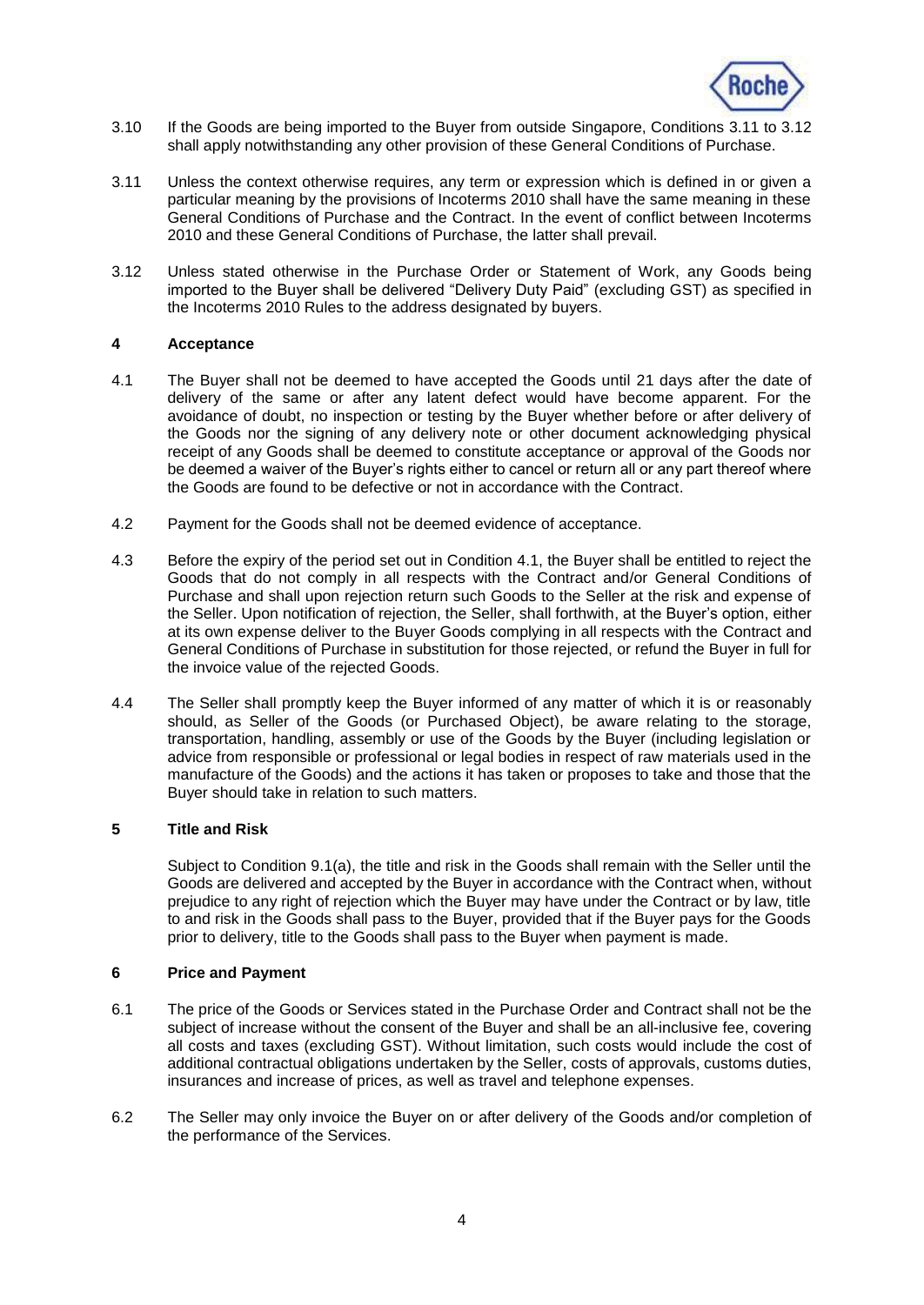

- 6.3 If any sums are due to the Buyer from the Seller, then the Buyer shall be entitled to exercise the right to set-off such sums against any payments due to the Seller from the Buyer under or in relation to this Contract or any other contract. The Seller shall not be entitled to apply any amounts due to the Buyer under the Contract in or towards payment of any sum owing by the Buyer to the Seller in relation to any matter whatsoever.
- 6.4 Any money paid by the Buyer to the Seller in respect of any Goods or Services rejected under these General Conditions of Purchase together with any additional expenditure over and above the price specified in the Contract reasonably incurred by the Buyer in obtaining other goods in replacement of any rejected Goods shall be paid by the Seller to the Buyer within 7 days of the date of the Buyer's notice demanding the same or, at the Buyer's sole option, shall be set off against any outstanding sums owed by the Buyer to the Seller in relation to such Goods or Services.
- 6.5 All sums payable under the Contract shall be exclusive of GST and if paid, shall be added if appropriate at the rate prevailing at the relevant tax point. Where it is agreed that GST shall be paid by the Buyer, the Seller shall show as a separate item in its invoice the amount of such GST in Singapore Dollars, including any exchange rate used, where applicable.
- 6.6 The Buyer will make all payments under these General Conditions of Purchase without withholding or deduction of, or in respect of, any taxes unless required by law. If any such withholding or deduction is required, the Buyer will, when making the payment to which the withholding or deduction relates, pay to the Seller such amount invoiced by the Seller less the withheld or deducted tax.

<span id="page-4-1"></span>All Purchase Orders and invoices prepared pursuant to these General Conditions of Purchase are to be expressed in Singapore Dollars, unless specifically designated otherwise in the Purchase Order. The invoice must contain the Purchase Order Number, addressed to "Accounts Payable, Roche Diagnostics Asia Pacific Pte Ltd, 8 Kallang Avenue, #10-01/09 Aperia Tower 1, Singapore 339509". The Buyer will return to the Seller invoices which are sent to a different address and/or which do not bear the Buyer's official Purchase Order number.

- 6.7 Subject to Conditions [6.8](#page-4-0) and [7.7](#page-7-0) below:
	- (a) the Buyer will make payment of bills and invoices duly and properly rendered, within a period of 60 days of receipt of the invoice, but it is entitled to withhold the fee in whole or in part until all defects are resolved;
	- (b) any discount for early payment shall be expressly agreed on by the parties; and
	- (c) the Buyer may also assert the right to withhold payment as long as the Seller does not comply with any obligation pursuant to these General Conditions of Purchase or in any related contract.
- <span id="page-4-0"></span>6.8 In the event that the Buyer wishes to dispute any part of an invoice, the Buyer will notify the Seller within 30 days of receipt of the invoice explaining the reason for the dispute, and the amount disputed. If the Seller is not notified of a disputed invoice within this time frame, the invoice will be deemed undisputed and will be due and payable in accordance with these General Conditions of Purchase. If the Seller is notified of a disputed invoice as provided above, the Seller will send a credit note for the full invoice and prepare two invoices: one for the disputed part and one for the undisputed part. The undisputed invoice will then be paid by the Buyer within 60 days of receipt.
- 6.9 Payment of invoices shall neither be deemed acceptance of off-specification, unsuitable, deficient, or non-conforming Goods and/or Services nor shall it be construed as a waiver of any of the Buyer's rights or remedies under the Contract.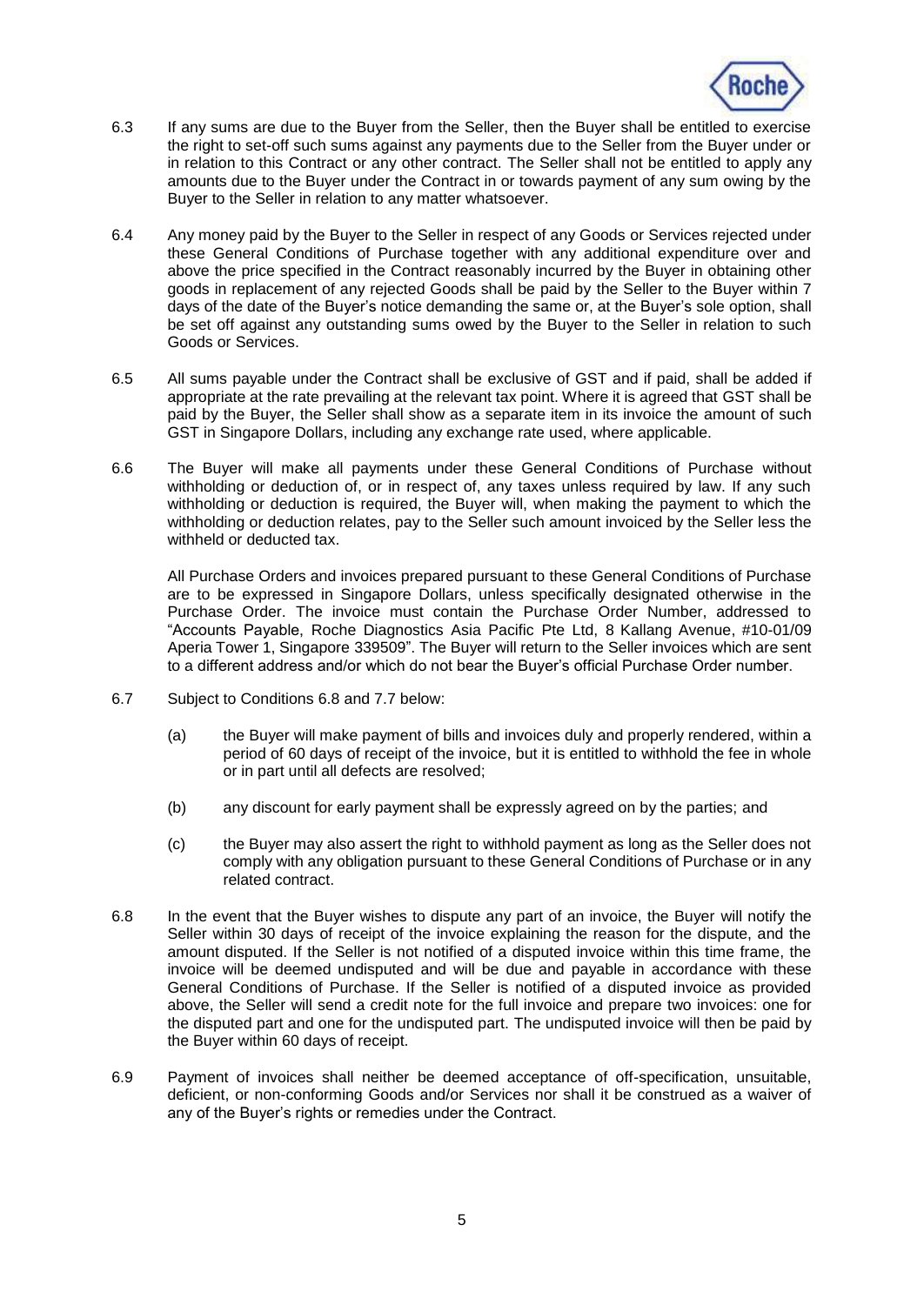

## <span id="page-5-1"></span>**7 Warranty**

- <span id="page-5-0"></span>7.1 The Seller is responsible for the proper and diligent execution of the Contract. The Seller represents and warrants that:
	- (a) it has full capacity and authority and all necessary consents to enter into and perform its obligations under the Contract and that the Contract is executed by a duly authorised representative of the Seller;
	- (b) the performance of the Contract is lawful and carried out in accordance with all applicable laws;
	- (c) no claim is being asserted and no litigation, arbitration or administrative proceeding is presently in progress or, to the best of its knowledge and belief, pending or threatened against it or any of its assets which will or might have an adverse effect of its ability to perform its obligations under this Contract;
	- (d) the Goods and/or any Purchased Object to be acquired by the Buyer under the Contract are not subject to any encumbrances;
	- (e) it is not subject to any contractual obligation, compliance with which is likely to have an adverse effect of its ability to perform its obligations under this Contract;
	- (f) it will perform its obligations under the Contract with the highest level of care, skill and diligence in accordance with best practice in the Seller's industry, profession or trade;
	- (g) the performance of the Contract is in compliance and in line with the state of the art and the standards of the Seller's specialist area, and carried out with the use of all the Seller's specialised knowledge and abilities;
	- (h) the Seller and its personnel are suitably qualified, and have the necessary skills, knowledge, expertise and experience to perform its obligations under this Contract, and will comply with all applicable quality and safety provisions, including the standards of good industry practice;
	- (i) the use and/or sale of the Goods and Services delivered under this Contract will not infringe any patent, trademark or trade secret or any other intellectual property of any third party;
	- (j) it shall ensure that all Services to be performed, and all goods, materials, standards and techniques used in providing the Services are of the best quality and are free from defects in workmanship, installation and design;
	- (k) it shall co-operate with the Buyer in all matters relating to the Goods and Services, and comply with the Buyer's instructions;
	- (l) before the date on which its obligations are to be performed, the Seller shall obtain and at all times, maintain during the term of this Contract, all necessary approvals, licences and consents and comply with all applicable laws in relation to this Contract, including any installation and use of the Seller's equipment;
	- (m) it shall hold all materials and information belonging to the Buyer in safe custody at its own risk and maintain such materials and information in good condition until returned to the Buyer, and not dispose of or use such materials and information other than in accordance with the Contract or the Buyer's written instructions or authorisations;
	- (n) it shall take good care of any of the Buyer's equipment, if any such equipment is provided to the Seller;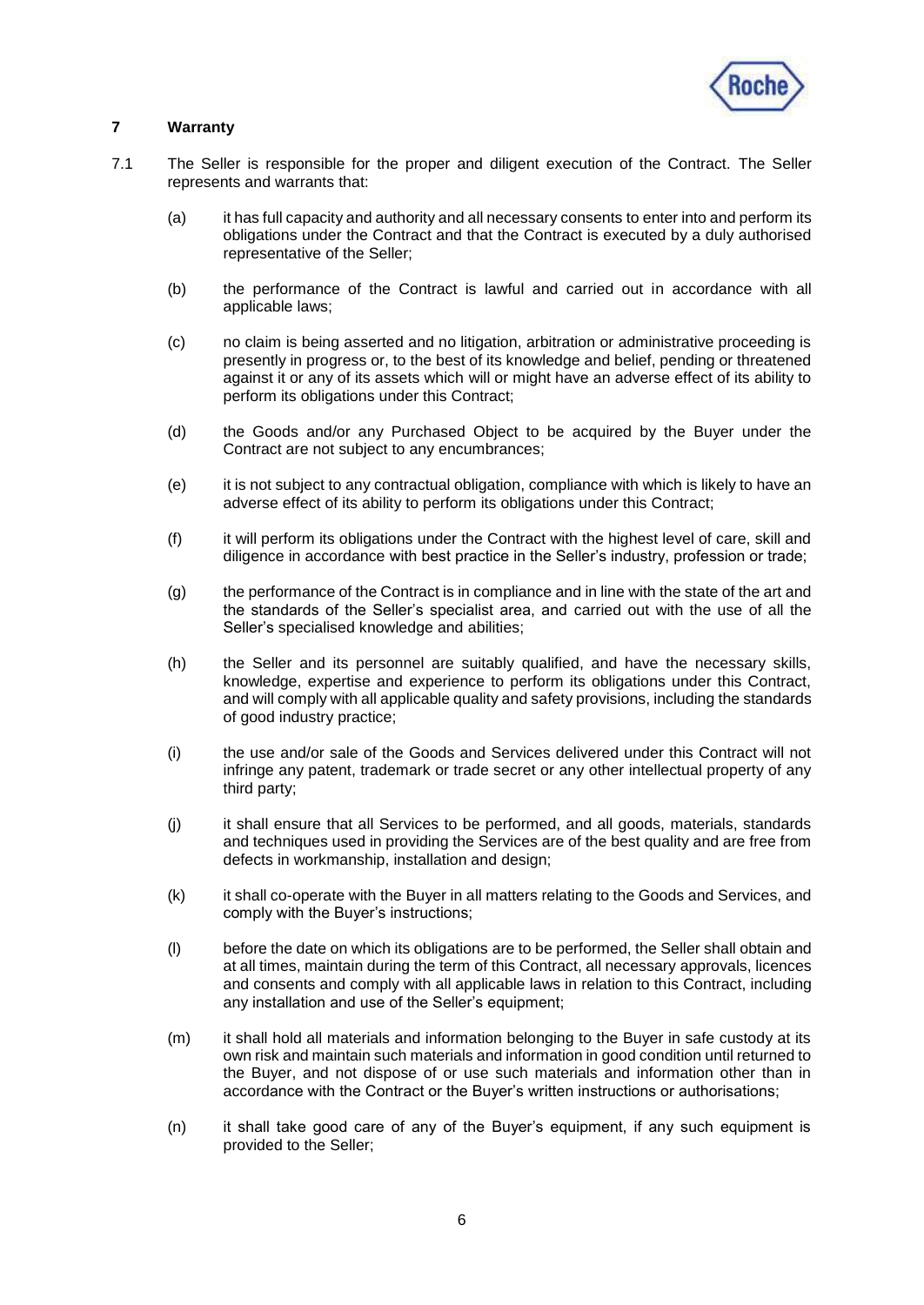

- (o) not do or omit to do anything which may cause the Buyer to lose any licence, authority, consent or permission on which it relies for the purposes of conducting its business; and
- (p) the Seller is not aware of any circumstances or material fact which would cause any of the warranties set out in Conditions [7.1,](#page-5-0) [7.2,](#page-6-0) [7.3](#page-6-1) and [17.1](#page-11-0) to be false or misleading in any respect.
- <span id="page-6-0"></span>7.2 The Seller undertakes, represents and warrants to the Buyer that both the raw materials used in manufacturing the Goods and the Goods and/or the Services as applicable themselves shall:
	- (a) conform in all respects as to quantity, quality, safety, instruction of the Buyer, or sample provided to the Buyer, and description, with all particulars stated in the Contract, any applicable specification and all relevant statutes, directives, laws and regulations in force from time to time. Without prejudice to the generality of the foregoing, the Seller warrants that all Goods and Services and all raw materials used in manufacturing the Goods comply in all respects with all relevant laws and regulations;
	- (b) be accompanied with accurate, complete and comprehensible instructions for the treatment, assembly, use and/or storage of the Goods;
	- (c) be of satisfactory quality, free from defects in materials and workmanship and fit for their intended purpose (whether such purpose is implied or expressly stated in the Purchase Order or Contract); and
	- (d) be free from design and other inherent defects (save to the extent that the Goods have been supplied in accordance with designs of the Buyer).
- <span id="page-6-1"></span>7.3 Where the Buyer has acquired a Purchased Object from the Seller, the Seller also undertakes, represents and warrants to the Buyer that:
	- (a) no third party claims whatsoever exist in respect of the Purchased Object;
	- (b) the Purchased Object is free of any defects which impair its value or functionality;
	- (c) in addition to the stated features, performances and specifications, it contains and is capable of the features, performances and specifications, including those which can be reasonably expected by the Buyer based on good industry practices, without specific agreement;
	- (d) the Purchased Object complies with all applicable quality and safety provisions, including the standards of good industry practice; and
	- (e) if the Seller is obliged to carry out Installation of the Purchased Object, such warranties, representations and undertakings herein shall be extended to the Installation work, including the workmanship and care in the Installation process.
- <span id="page-6-2"></span>7.4 The Seller shall use all endeavours to transfer or assign to the Buyer or otherwise obtain for the benefit of the Buyer any guarantee, warranty or other confirmation of quality, title or fitness for purpose given by any manufacturer of the Goods in respect of the Goods (or part thereof) to the extent that the same is capable of such transfer or assignment to the Buyer or otherwise providing such benefit for the Buyer.
- 7.5 The Seller's warranties, representations and undertakings herein also extend to the services of the sub-contractors, if any.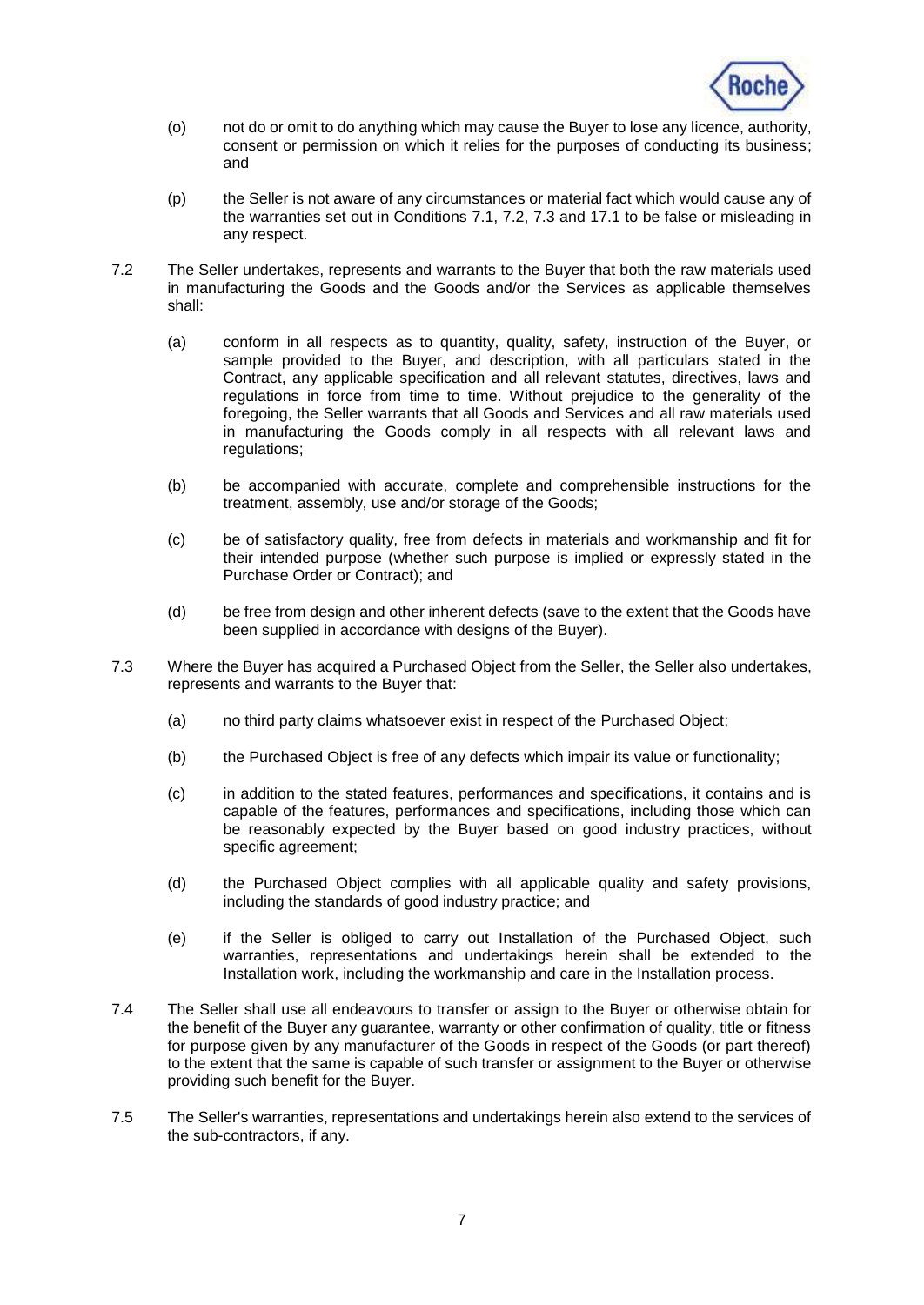

- 7.6 Where there is any breach of Conditions [7.1](#page-5-0) to [7.4](#page-6-2) above and Condition [17.1](#page-11-0) (where applicable), or if any obligation, warranty or requirement imposed by, given or stated in the Contract in respect of the Goods or Services is not complied with, or the Goods or any instalment of the Goods are not delivered at the specified time or the Goods delivered are damaged, the Buyer shall be entitled at its sole discretion without liability to the Seller (arising out of such action) and without prejudice to any other right or remedy, the Buyer may take one or more of the following actions to:
	- (a) cancel the Contract and treat the Contract as having never been entered into by the Seller;
	- (b) reject the relevant Goods (in whole or in part) and any Goods already delivered which cannot be effectively and commercially used by reason of the non-delivery of any undelivered Goods;
	- (c) refuse to accept any subsequent delivery of the Goods and Services;
	- (d) recover from the Seller any costs reasonably incurred by the Buyer in obtaining substitute goods or services from another Seller;
	- (e) require the Seller at its sole cost to replace, repair the Goods or carry out such work as is necessary within 14 days so that the Goods conform to the Contract, Purchase Order and/or Specification (to the extent that they are applicable);
	- (f) require the Seller at its sole cost to re-execute the Services in accordance with the Contract, Purchase Order and Specification within 7 days;
	- (g) treat this Contract as discharged by the Seller's breach and:
		- (i) delay payment of the price for the Goods and Services until the requirements of this Contract, Purchase Order and any Specification are entirely fulfilled;
		- (ii) refuse to make payment of the price of the Goods or Services; or
		- (iii) require the repayment of any part of the price of the Goods or Services which the Buyer has paid whether or not the Buyer has previously required the Seller to repair the Goods, supply any replacement Goods or re-execute the Services; and/or
	- (h) claim such damages as may have been incurred by the Buyer as a result of the Seller's breach of the Contract.
- <span id="page-7-0"></span>7.7 If the Buyer claims that a Purchase Order has not been fulfilled or has been incorrectly fulfilled the Seller shall be deemed to accept the validity of the claim unless it serves written notice on the Buyer disputing the said claim and stating the reasons for its dispute within 7 (seven) days of the date of the said claim.
- 7.8 If the Buyer exercises any right under this Condition [7](#page-5-1), the Buyer may at its absolute discretion require the Seller, at the Seller's own cost, to collect the relevant Goods forthwith and/or return the Goods to the Seller.

### <span id="page-7-2"></span>**8 Claims Arising from Defects**

- <span id="page-7-1"></span>8.1 The applicable warranty period during which claims arising from defects may be made by the Buyer shall be as follows, unless parties agree on such other period.
	- (a) The Buyer's claims arising from defects will be made within 2 years from the acceptance of the Purchased Object provided that deteriorations which could have been avoided if a complaint had been lodged without excessive delay are borne by the Buyer.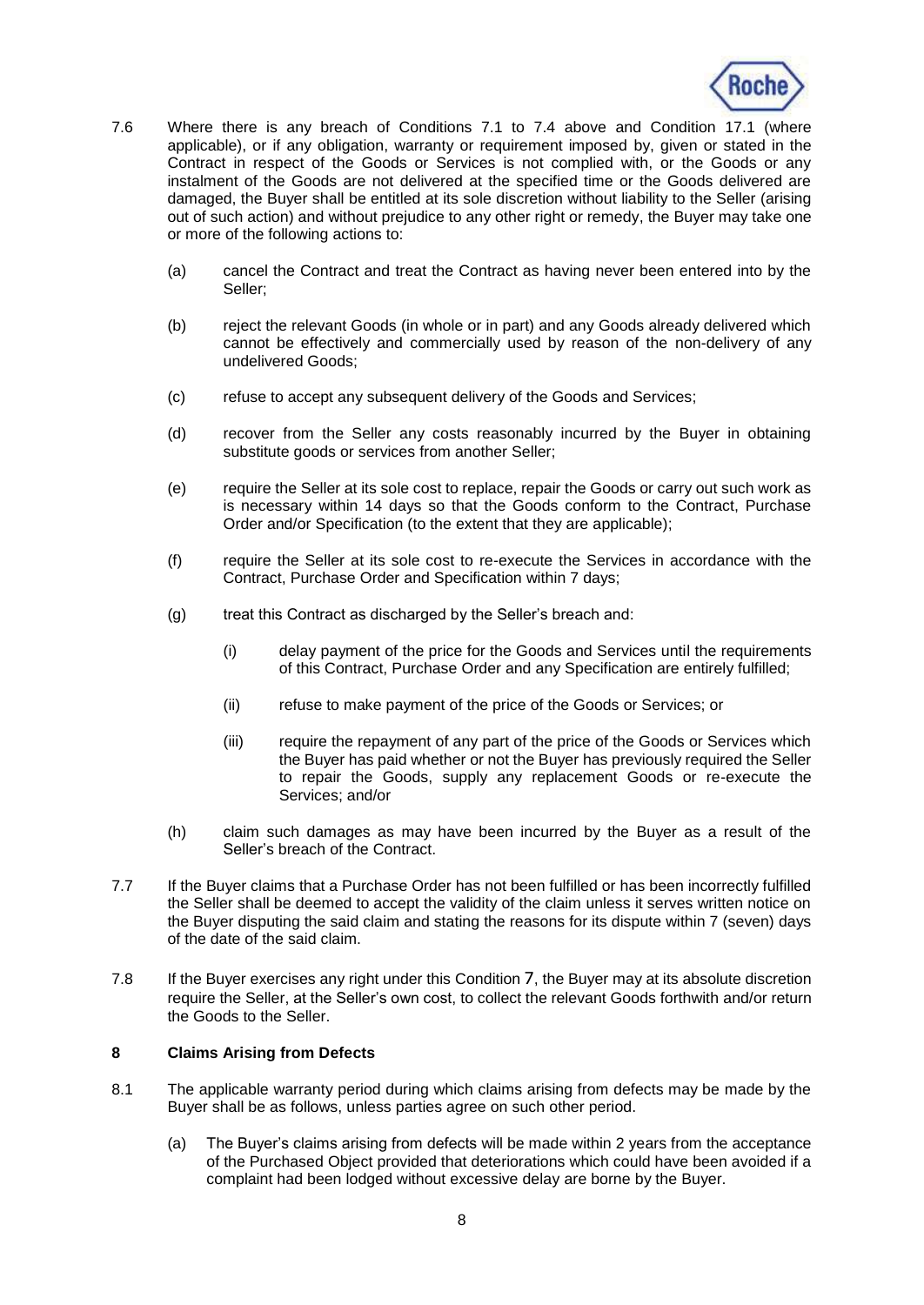

- (b) After the elimination of a defect, the warranty period for the repaired or replaced part(s) of the Purchased Object shall start again from the beginning.
- <span id="page-8-1"></span>8.2 Where the Buyer has acquired a Purchased Object from the Seller, defects in and of the Purchased Object and/or in the Installation, which are the subject of complaints made during the warranty period must be rectified by the Seller at its own cost within the time period set by the Buyer.
- 8.3 Without prejudice to its other rights and remedies, the Buyer is entitled to alternatively request for the following:
	- (a) Reworking of the Purchased Object or, if the Buyer deems this to be impracticable, replacement thereof;
	- (b) reduction in the purchase price; or
	- (c) termination of the Contract and a full refund of all payments made.
- 8.4 The Buyer is entitled to remedy the defects complained about itself, or to have them remedied by a third party, at the Seller's cost if the Seller:
	- (a) does not remedy the defects which have been complained about within an appropriate period and to the Buyer's satisfaction; and/or
	- (b) refuses to undertake the reworking, or is incapable of so doing.
- 8.5 The rights and remedies set out in this Condtion 8 are without prejudice to any other rights or remedies of the Buyer.

### **9 Transfer of Ownership, Documentation and Spare Parts**

- <span id="page-8-0"></span>9.1 Where the Buyer has acquired a Purchased Object from the Seller:
	- (a) legal title and beneficial ownership of the Purchased Object is transferred to the Buyer when it is delivered in accordance with Condition [5](#page-3-3), and in the case of Installation, upon the completion of the Installation at the location designated by the Buyer (which process includes acceptance of the Installation work by the Buyer in accordance with the terms of the Contract); and
	- (b) the Seller must transfer all title documents, operating and execution plans and data carriers referring to the Purchased Object, together with all maintenance and operating manuals, to the Buyer's ownership free of charge.
- 9.2 Notwithstanding any provision in these General Conditions of Purchase, for the purposes of insurance purchase or claim (including liability insurance) if required, the Seller shall agree to vary Condition [9.1\(a\)](#page-8-0) at the Buyer's request.
- 9.3 On delivery of the Purchased Object, the Seller is obliged to furnish the Buyer with the spare parts which have been ordered and to inform the Buyer about the availability of additional spare parts.

### **10 Inspection and Testing**

The Seller shall before delivery ensure, whether by inspection or testing or otherwise, that the Goods comply with the Contract. Without limiting the obligations of the Seller as aforesaid the Buyer may, with reasonable prior notice to the Seller, during the performance of the Contract enter upon the premises of the Seller solely for the purpose of inspecting and testing the Goods and the materials and the Seller shall afford to the Buyer all reasonable facilities for such inspection and testing.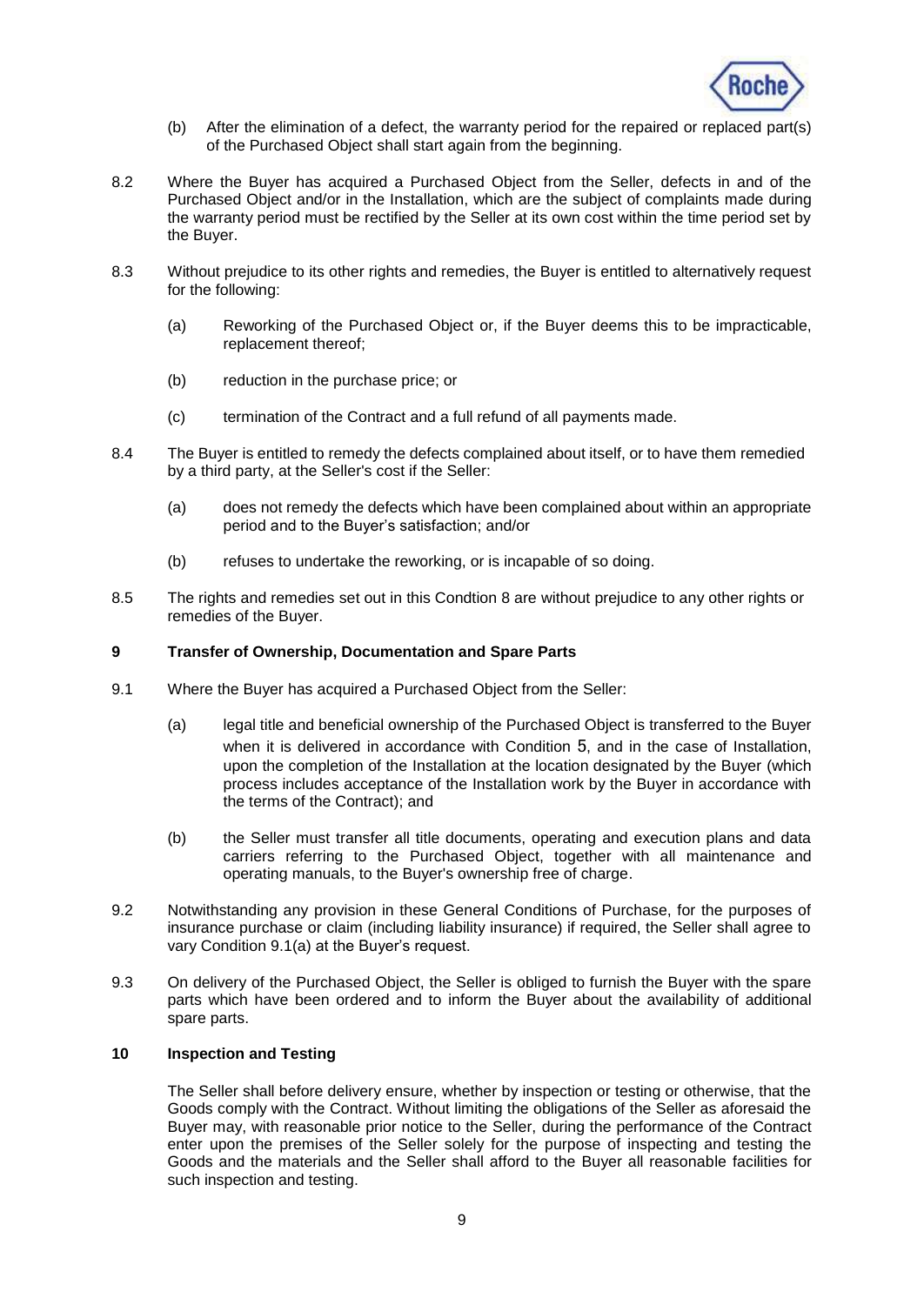

## <span id="page-9-0"></span>**11 Product Recall**

- 11.1 The Seller shall immediately notify the Buyer in writing providing all relevant details if it discovers that there is:
	- (a) any defect in the Goods which have been delivered to the Buyer at any time; or
	- (b) any error or omission in the instructions for the use and/or assembly of the Goods,

(whether or not any such defect, error or omission represents a breach of the warranty in Condition [7](#page-5-1) or any other Condition) which causes or may cause any risk of death, injury or damage to property.

- 11.2 The Buyer may at its discretion and at the Seller's cost:
	- (a) recall any Goods or any other products into which the Goods have been incorporated already sold by the Buyer to its buyers (whether for a refund, credit or replacement which shall in each case be undertaken by the Seller at the Buyer's option); and/or
	- (b) issue any notification, whether in writing or otherwise, to any third party about the manner or use or operation of any Goods or any other products into which the Goods have been incorporated already sold by the Buyer,

in each case on the basis of the identification whether by the Buyer, its buyers or any third party of any defect in the relevant Goods or any error or omission in the instructions for their use or assembly (whether or not that defect, error or omission represents a breach of the warranty in Condition 6.1 above or any other Condition) which the Buyer reasonably concludes affects or may affect any of the Goods supplied in a manner which causes or may cause any risk of death, injury or damage to property.

#### **12 Safety**

- 12.1 The Seller shall ensure correct packaging and labelling of dangerous goods and preparations for both conveyance and use in accordance with all applicable and relevant laws, regulations and standards/codes.
- 12.2 The Seller shall ensure that each article supplied by it must comply with all applicable laws, regulations, and standards/codes and be so designed and constructed to be safe and without risk to health when properly used.
- 12.3 The Seller shall supply adequate instructions concerning the use and method of operation of each article it supplies and any conditions which are necessary to ensure that, when put to that use, it will be safe and without risk to health.
- 12.4 The Seller must inform the Buyer about specific characteristics of the Purchased Object, relevant user experience and maintenance. Such duty to inform shall continue to apply throughout the warranty period set out in Conditions [8.1](#page-7-1) and [8.1\(b\).](#page-8-1)
- 12.5 The Seller must perform the Contract in compliance with all requisite safety precautions and all applicable and relevant laws, regulations and codes relating to safety, health and environmental protection. For works carried out on the Buyer's premises, the Seller shall comply with any special safety precautions ordered by the Buyer (which are intended to take into account any existing risks).
- 12.6 In the case of work carried out at the Buyer's premises, the Buyer shall also have the right to verify compliance with all requisite safety precautions at any time. This right of inspection, or any inspections which may be carried out, shall not imply any co-responsibility on the part of the Buyer with the Seller and shall not release the Seller in any way from its responsibility to comply with all requisite safety precautions.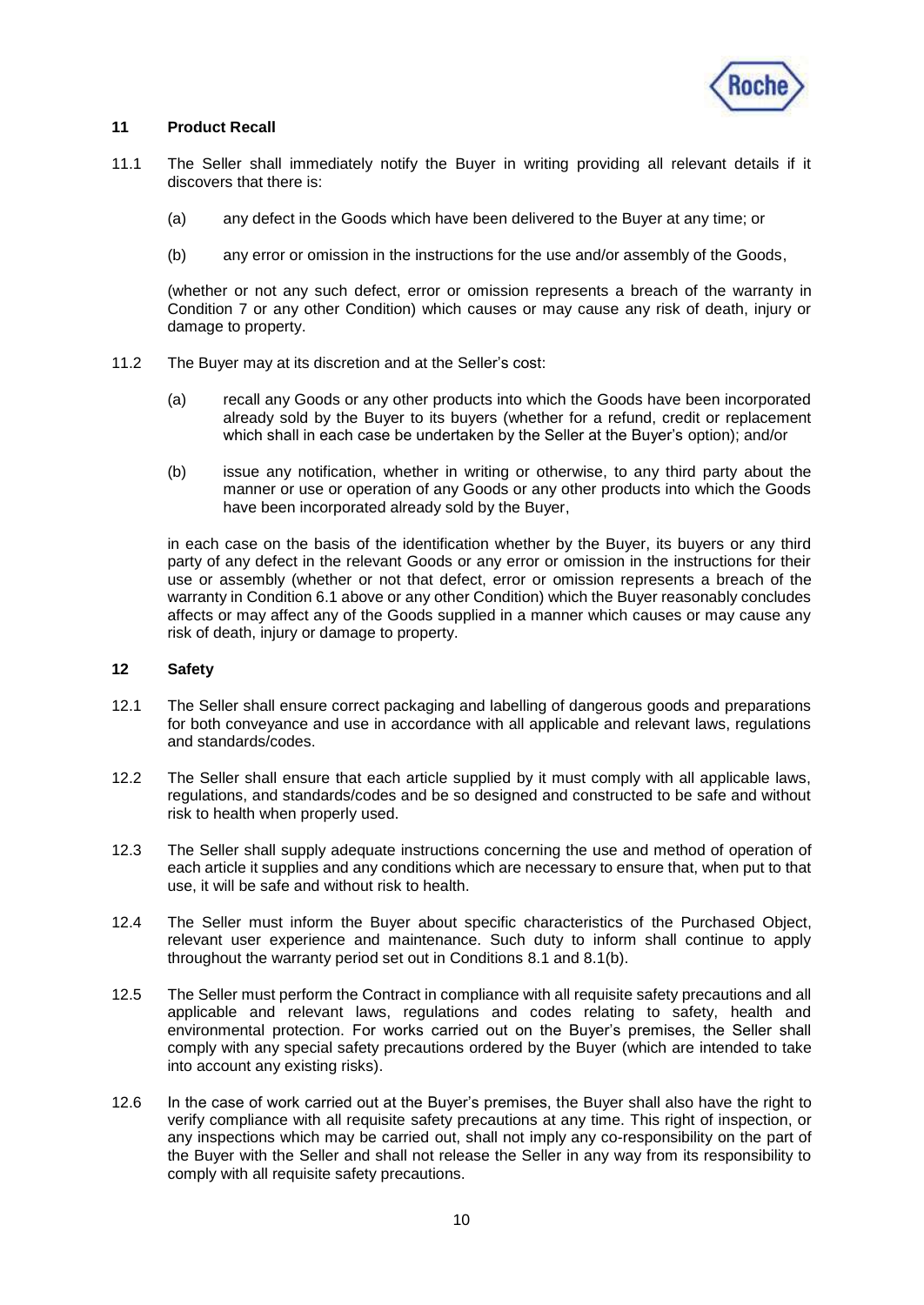

## **13 Contractors on Site**

All contract work on site is subject to Roche's internal policies / procedures, a copy of which will be made available to the Seller on request. It is the responsibility of the Seller to provide its employees with any personal protective equipment necessary to meet the Buyer's requirements and statutory requirements.

### <span id="page-10-0"></span>**14 Indemnity**

- 14.1 The Seller acknowledges and agrees that the Buyer places particular reliance upon the Contract and in addition to any other remedy available to the Buyer, the Seller irrevocably and unconditionally indemnifies and holds harmless the Buyer, its Affiliatesits employees, sub- -contractors and agents in full and on demand and keeps them so indemnified from and against all third party claims, demands, actions, proceedings and all direct and indirect loss, damage, liability (including without limitation liability for death or personal injury attributable to the Goods or Services), settlement amounts, costs and expenses whatsoever (including without limitation any legal fees or costs arising out of or in connection with such claims, and other professional advisers' fees, economic loss, loss of profit, future revenue, reputation, goodwill, anticipated savings and costs) and any consequential loss made against or incurred or suffered by any of them and whether wholly or in part arising out of or in connection with:
	- (a) this Contract;
	- (b) the use and/or sale of the Goods or of any product incorporating the Goods;
	- (c) the performance of the Services, except where such are due to the gross negligence of the Buyer, its employees or agents;
	- (d) the Seller's non-compliance with the relevant laws, regulations and standards/codes in relation to employment, safety, security, health and environmental regulations;
- 14.2 The Seller shall provide all facilities, assistance and advice required by the Buyer or its insurers for the purpose of contesting or dealing with any action, claim or matter arising out of the Seller's performance, or purported performance of, or failure to perform, the Contract.

### **15 Compliance & Audit Right**

- 15.1 The Seller must respect those human rights that are within its sphere of influence and comply with all laws, codes and regulations applicable to the performance of its obligations under the Contract, including those related to safety, health and environment. The Seller acknowledges that the Buyer, as a member of the Roche group of companies, is committed to the Roche Supplier Code of Conduct ("Code"). The Seller acknowledges that it is a prerequisite for doing business with the Buyer that it complies with the Code which can be found under the link [\(http://www.roche.com/roche\\_supplier\\_code\\_of\\_conduct.pdf\)](http://www.roche.com/roche_supplier_code_of_conduct.pdf). The Seller commits to the sustainability principles outlined in the Code and will use diligent efforts to comply with these principles in its business activities related to the Contract. In any case of materialnon-compliance, the Buyer reserves the right to audit the Seller upon reasonable prior written notice and at the Buyer's expense with regard to the compliance with the Code, such audit to be conducted in such a way as to minimise the impact of the Seller's operations. Upon the Buyer's written request, the Seller agrees to provide a certification of compliance. The Seller shall also use diligent efforts to require its own suppliers to commit to the sustainability principles outlined in the Code.
- 15.2 The Seller shall immediately report to the Buyer any material breach of contract. The Seller is hereby made aware that any such breach of contract could lead to a termination of the overall commercial relationship between the Buyer and the Seller.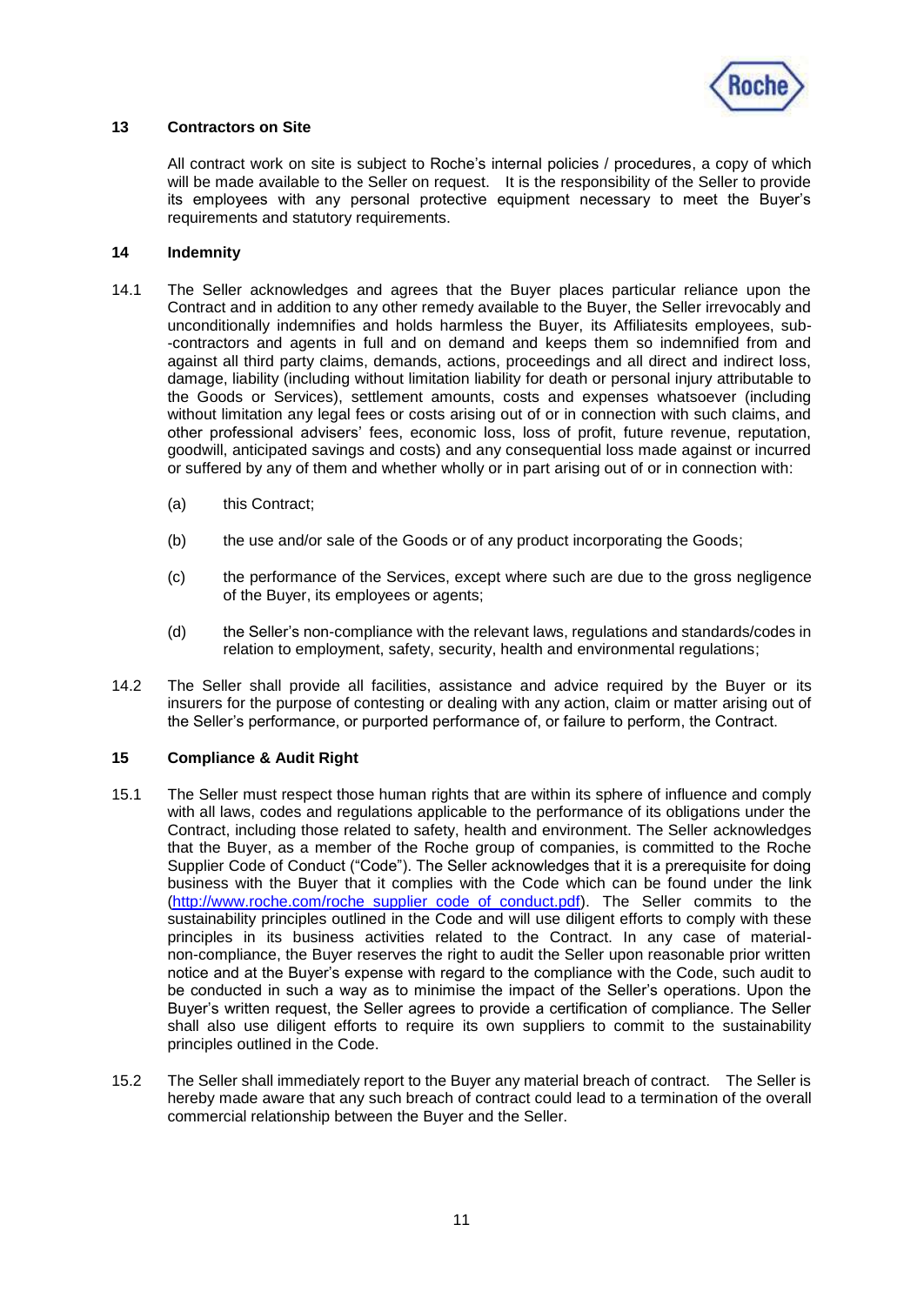

### **16 Insurance**

The Seller shall, at its own cost, effect, maintain and keep in place with reputable insurers adequate insurance to insure itself against the consequences of any liability which may arise. The Seller shall on the written request of the Buyer from time to time provide the Buyer with reasonable details of the insurance policies maintained in force in accordance with this Condition, and, or the renewal of each policy, the Seller shall send a copy of the premium receipt and/or certificate of currency to the Buyer when requested to do so in writing by the Buyer. The Seller shall do nothing to invalidate any of the policies maintained in force in accordance with this Condition.

### <span id="page-11-1"></span>**17 Intellectual Property**

- <span id="page-11-0"></span>17.1 To the extent that the Goods and/or Services involve the Buyer acquiring intellectual property rights (and/or licences) from the Seller, the Seller represents and warrants that:
	- (a) the intellectual property rights are valid, subsisting and enforceable, and nothing has been done or not been done as a result of which any of them has ceased or might cease to be valid, subsisting or enforceable;
	- (b) all intellectual property rights have, where required, been duly recorded or registered;
	- (c) all licences have not been the subject of any breach or default by the Seller or of any event which, with the giving of notice or lapse of time, would constitute a default;
	- (d) all confidential information (including know-how and trade secrets) owned or used in connection with the Goods and/or Services has been kept confidential and has not been disclosed to third parties (other than parties who have signed written confidentiality undertakings in respect of such information);
	- (e) all the requisite approvals, consents and permissions for the Buyer to use the intellectual property rights in respect of the Goods and/or Services have been procured by the Seller;
	- (f) no mark, trade name or domain name identical or similar to any such rights has been registered, or is being used by any person, in respect of the same or similar classes of goods and services as the Goods and/or Services to be acquired by the Buyer under this Contract; and
	- (g) there are and have been no claims, challenges, disputes or proceedings, pending or threatened, in relation to the ownership, validity or use of such rights.
- 17.2 The Seller shall indemnify the Buyer and shall keep the Buyer indemnified from and against all claims, loss, damage or expense brought, made or suffered by or against the Buyer by reason of any or any alleged infringement by the Goods and Services or the sale of the Goods or use or incorporation in other Goods or by other items created and/or delivered by the Seller or by the Seller in its performance of services, of any letters patent, design rights, registered design rights, trade mark, copyright or other rights in Singapore or elsewhere.
- 17.3 In the event that any documents and/or materials are produced or provided by the Seller in the course of providing Goods or Services, the Seller agrees that such documents and materials shall be owned by the Buyer, and the Seller hereby assigns all of its rights, title and interest in such documents and materials to the Buyer. The Seller shall perform all necessary acts to give effect to these General Conditions of Purchase.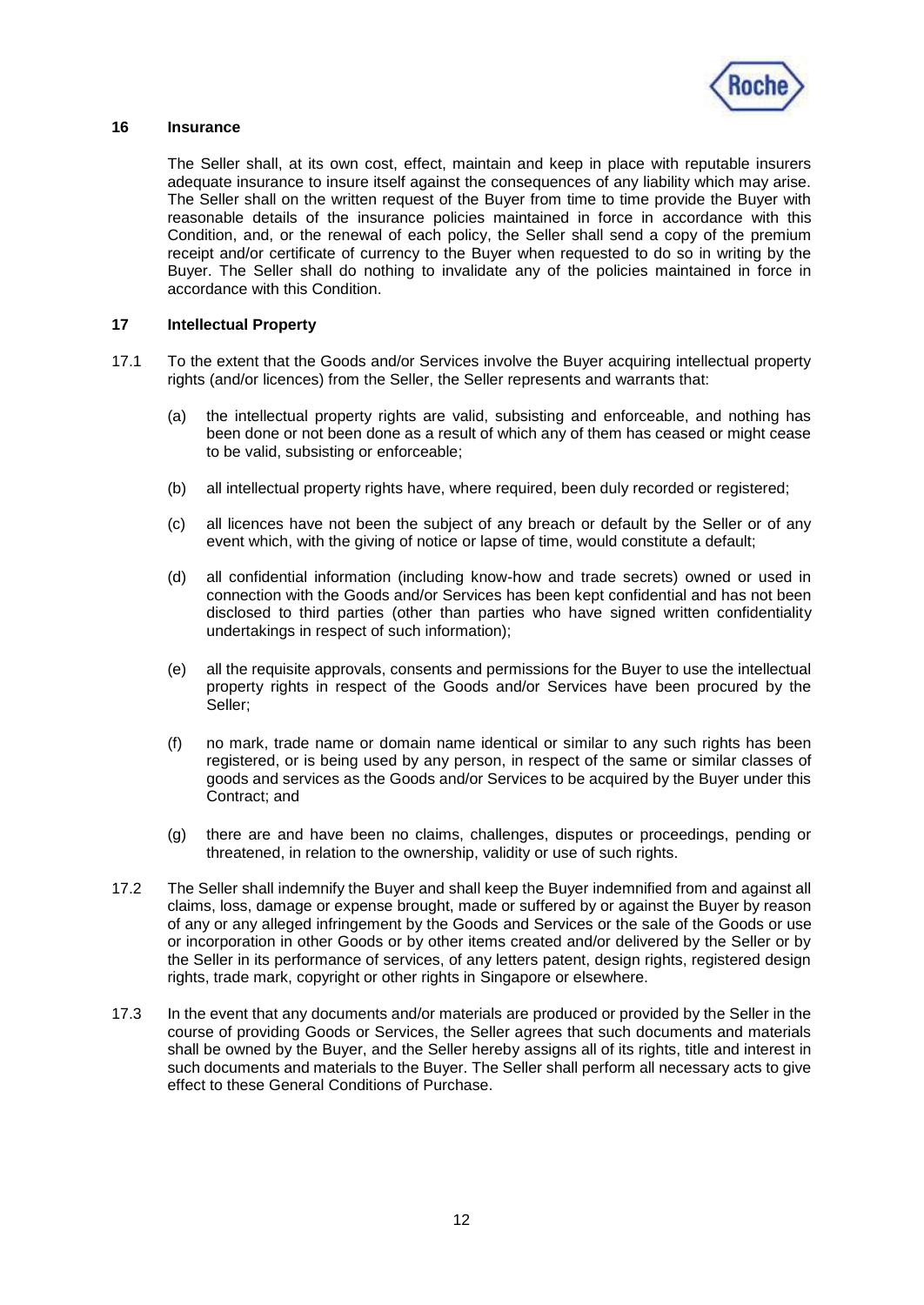

- 17.4 All plans, drawings, specifications and patterns or other documents and materials relating to the Goods and Services, which are delivered by the Buyer to the Seller, shall remain the property of the Buyer and forthwith upon the completion of the General Conditions of Purchase or upon request by the Buyer shall be returned to the Buyer. No such plans, drawings, specifications, or pattern or document or material shall be shown nor its contents disclosed to any other person without written agreement of the Buyer.
- 17.5 All copyrights which are created in connection with the performance of the Contract shall be transferred to the Buyer, insofar as they can be transferred.
- 17.6 All inventions which the Seller makes pursuant to the performance of the Contract shall belong to the Buyer, regardless of their patentability, without any additional compensation being due from the Buyer in respect thereof.

#### **18 Not In Use**

### <span id="page-12-0"></span>**19 Confidentiality**

- 19.1 It is a condition of the purchase of the Goods and/or Services that the Seller shall not, without the written consent of the Buyer, issue or publish any statement in writing indicating that the Seller has supplied Goods and/or Services to the Buyer or is a supplier to the Buyer, whether regularly or intermittently or otherwise of the Goods or Services or any other goods or services but without prejudice to the Buyer's rights with respect to the supply of Goods or Services whether under the General Conditions of Purchase or by virtue of a course of dealing with respect to the Goods or Services or similar goods.
- 19.2 The Seller shall keep and procure that its employees, agents and sub-contractors keep secret and confidential all information disclosed or obtained as a result of the relationship of the parties under the Contract and shall not use nor disclose the same, save for the purposes of the proper performance of the Contract or with the prior written consent of the Buyer.
- 19.3 The obligations of confidentiality in this Condition [19](#page-12-0) shall not extend to any information which the Seller can show is in, or has become part of, the public domain other than as a result of the breach of the obligations or confidentiality obligations; was independently disclosed to it by a third party entitled to disclose the same or is required to be disclosed under any applicable law, or by order of a court or governmental body or authority of competent jurisdiction.
- 19.4 The obligation of confidence shall continue to remain in existence even after the performance of the Contract.
- 19.5 Any publication or announcement to publishers such as news press, radio or television with respect to work for or with the Buyer requires the prior written consent of the Buyer.

#### **20 Sub-Contracting, Assignment and Rights of Third Parties**

- 20.1 Claims, rights and obligations arising from the Purchase Order, Contract and/or these General Conditions of Purchase cannot be transferred or assigned to third parties without the prior written consent of the Buyer.
- 20.2 The Contract and the General Conditions of Purchase shall be performed by the Seller and not by way of sub-contract to any other company, firm or person without the prior consent in writing of the Buyer.
- 20.3 The Seller is only permitted to engage sub-contractors for the purpose of performing the Contract with the written consent of the Buyer, who may, in its absolute discretion require specified sub-contractors to be engaged or excluded.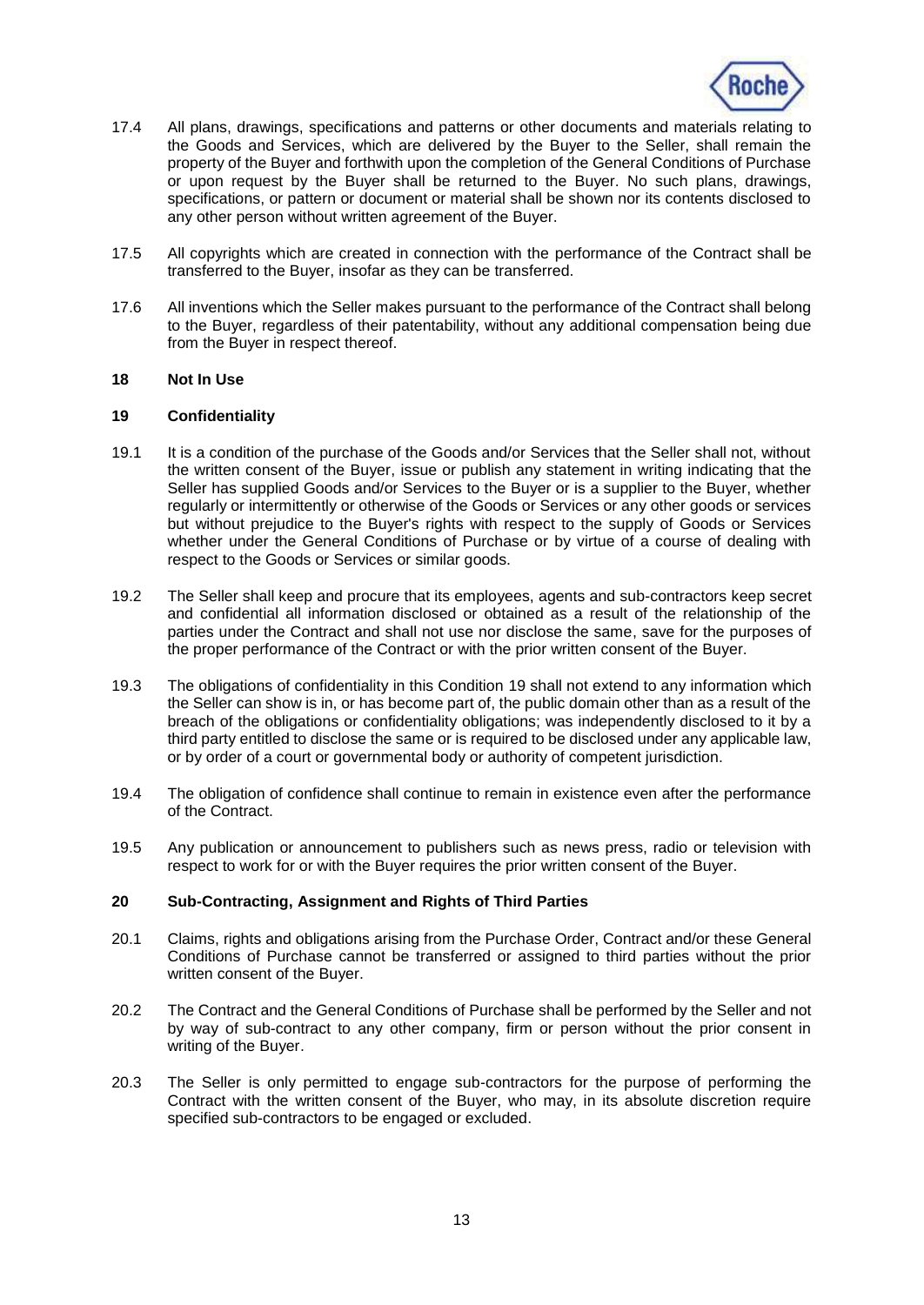

- 20.4 The Seller shall be liable for the acts and defaults of the sub-contractors (including sub-contractors nominated by the Seller) to the same extent as if the acts and/or defaults were that of the Seller. All terms and provisions of the Contract safeguarding the Buyer's interests shall be incorporated into the sub-contract between the Seller and the sub-contractor.
- 20.5 Copies in duplicate of any sub-contract made in accordance with the Contract and the General Conditions of Purchase, with the omission only of any price stated therein, shall be delivered to the Buyer and no such sub-contract shall in any way limit or otherwise affect the obligations of the Seller under the Contract or the General Conditions of Purchase. The Seller may not assign the Contract and the General Conditions of Purchase or any sub-contract made thereunder or any of their benefits to any third party without the written consent of the Buyer.
- 20.6 A person who is not a party to these Conditions may not enforce any of its terms under the Contracts (Rights of Third Parties) Act (Chapter 53B) of Singapore.

#### <span id="page-13-0"></span>**21 Termination**

- <span id="page-13-1"></span>21.1 Without prejudice to any of its other rights under the General Conditions of Purchase, the Buyer may by notice in writing to the Seller terminate the Contract forthwith if:
	- (a) in the Buyer's opinion, the Seller or a sub-contractor is reasonably likely to commit, or has committed, a material breach of the Contract;
	- (b) the Seller or a sub-contractor ceases or threatens to cease to carry on business or permits any judgement against it to remain unsatisfied for 7 days;
	- (c) there is a change in control of the Seller or a sub-contractor;
	- (d) being a company the Seller or a sub-contractor has a petition presented or a meeting is convened for the purpose of considering a resolution or other steps are taken for its winding up, deregistration, dissolution, liquidation or the making of an administration order (otherwise than for the purposes of a bona fide amalgamation or reconstruction) or compounds, compromises, assigns, proposes a voluntary arrangement or enters into an arrangement (including a scheme of arrangement or deed of company arrangement) for the benefit of, all or any class of the person's creditors or members or a moratorium involving them, or if it shall become insolvent, or if a trustee receiver, administrative receiver, liquidator or similar officer is appointed in respect of all or any part of its business or assets;
	- (e) the Seller or a sub-contractor suffers or undergoes any procedure analogous to any of those specified in Condition [21.1\(d\)](#page-13-1) above or any other procedure available in the country in which the Seller is constituted, established or domiciled against or to an insolvent debtor or available to the creditors of such a debtor; or
	- (f) being an individual the Seller or sub-contractor dies, is unable to pay its debts when they become due and payable, or becomes bankrupt or insolvent, or enters into any arrangement with creditors or takes or suffers any similar action in consequence of debts.
- <span id="page-13-2"></span>21.2 The termination of the Contract shall be without prejudice to the rights and remedies of either party which may have accrued up to the date of termination.
- <span id="page-13-3"></span>21.3 Upon termination of the Contract for any reason whatsoever:
	- (a) (subject to Condition [21.2](#page-13-2) above) the relationship of the parties shall cease save as (and to the extent) expressly provided for in this Condition [21.3;](#page-13-3)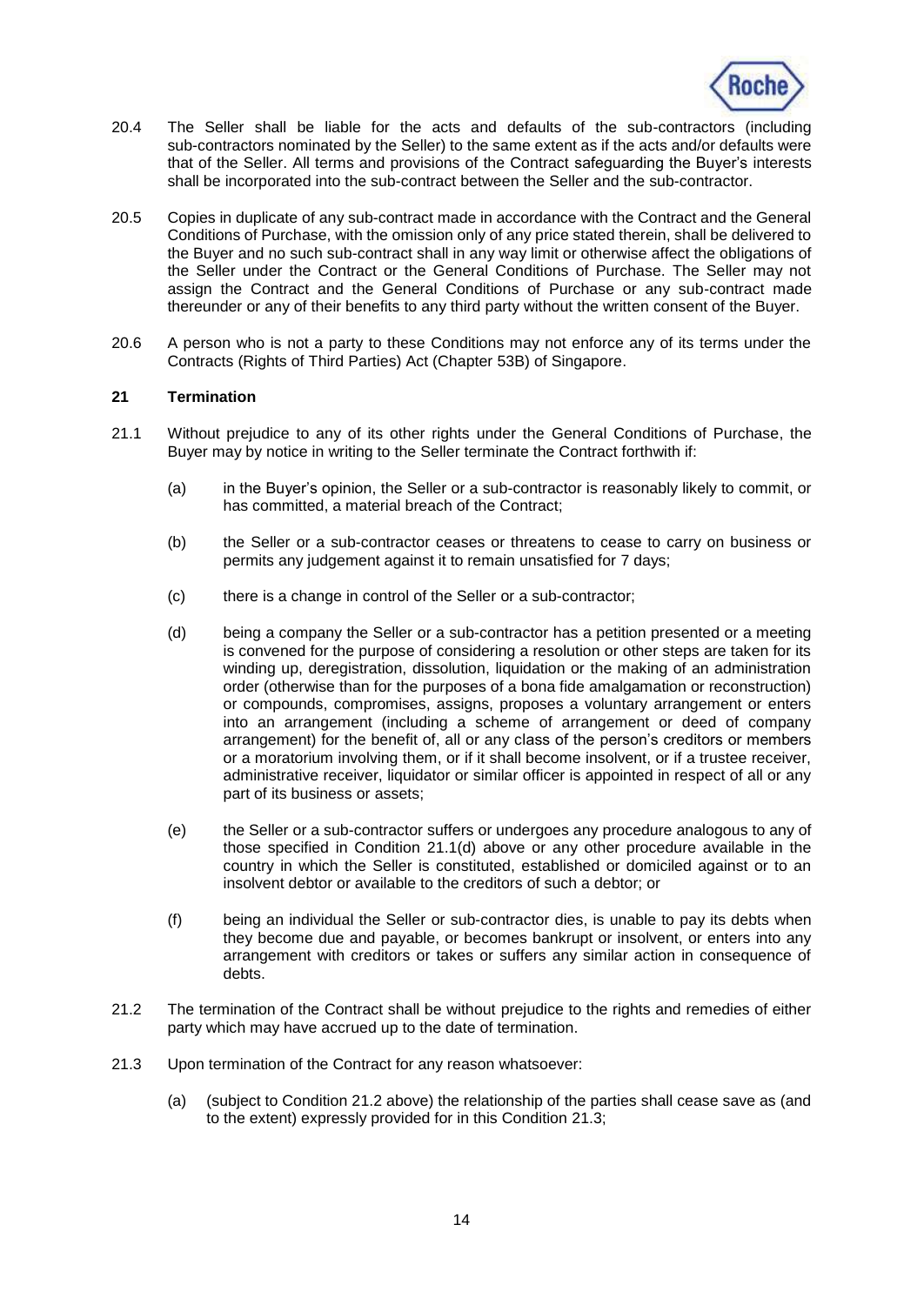

- (b) any provision which expressly or by implication is intended to come into or remain in force on or after termination shall continue in full force and effect. For the avoidance of doubt, this shall include Conditions [7](#page-5-1) (Warranties), [8](#page-7-2) (Claims Arising from Defects), [11](#page-9-0) (Product Recall), [14](#page-10-0) (Indemnity), [17](#page-11-1) (Intellectual Property), [19](#page-12-0) (Confidentiality), [22](#page-14-0) (Data Protection) and [28](#page-16-0) (Data Protection); and
- (c) except as contractually agreed otherwise, the Seller shall immediately return to the Buyer (or if the Buyer so requests by notice in writing, destroy) all of the Buyer's property in its possession at the date of termination including all equipment belonging to the Buyer; all articles, documents, materials or information that the Seller has created in connection with the performance of the Contract; and all confidential information (which may include but shall not be limited to plans, drawings, specifications and patterns), together with all copies of such confidential information, and shall certify that it has done so, and make no further use of such equipment, articles, documents, materials, and information belonging to the Buyer.

### <span id="page-14-0"></span>**22 Data Protection**

- 22.1 The Seller shall:
	- (a) comply at all times with the Personal Data Protection Act 2012 (No. 26 of 2012) and all applicable data protection and privacy laws, regulations, guidelines and standards as may be in force from time to time in any place which apply to the collection, storage, use and disclosure of any personal data, as if it were regulated by those laws;
	- (b) have appropriate technical and organisational measures in place to protect personal data against accidental or unlawful destruction or accidental loss, alteration, unauthorised disclosure or access, including but not limited to installing necessary IT security tools, granting access rights on a need-to-know basis, regularly conducting security scans, penetration testing and other necessary IT checks;
	- (c) process the personal data only to the extent, and in such a manner, as is necessary for the purposes of this Contract and in accordance with the Buyer's instructions from time to time and shall not process the personal data for any other purpose. The Seller will keep a record of any processing of personal data it carries out on behalf of the Buyer;
	- (d) not transfer or disclose the personal data to any subcontractor or third party or a country outside Singapore without the prior written consent of the Buyer;
	- (e) immediately notify the Buyer if at any time there are reasonable grounds to suspect or believe a data security breach has occurred in respect of any personal data and such notice of any known or suspected data breach shall summarise in reasonable detail the impact on personal data, and the corrective action taken or to be taken by the Seller;
	- (f) promptly inform the Buyer if any personal data belonging to the Buyer is lost or destroyed or becomes damaged, corrupted, or unusable. The Seller will restore such personal data at its own expense;
	- (g) upon termination of this Contract, make sure that all personal data under this Contract shall be returned, destroyed, deleted or otherwise disposed promptly in accordance with the Buyer's instructions;
	- (h) not do any act, or engage in any practice, in respect of the personal data that will cause the Buyer to breach any applicable laws and regulations;
	- (i) promptly comply with any request from the Buyer requiring the Seller to amend, transfer or delete the personal data;
	- (j) provide, at the Buyer's request, a copy of all personal data held by it and related to the Buyer in the format and on the media reasonably specified by the Buyer; and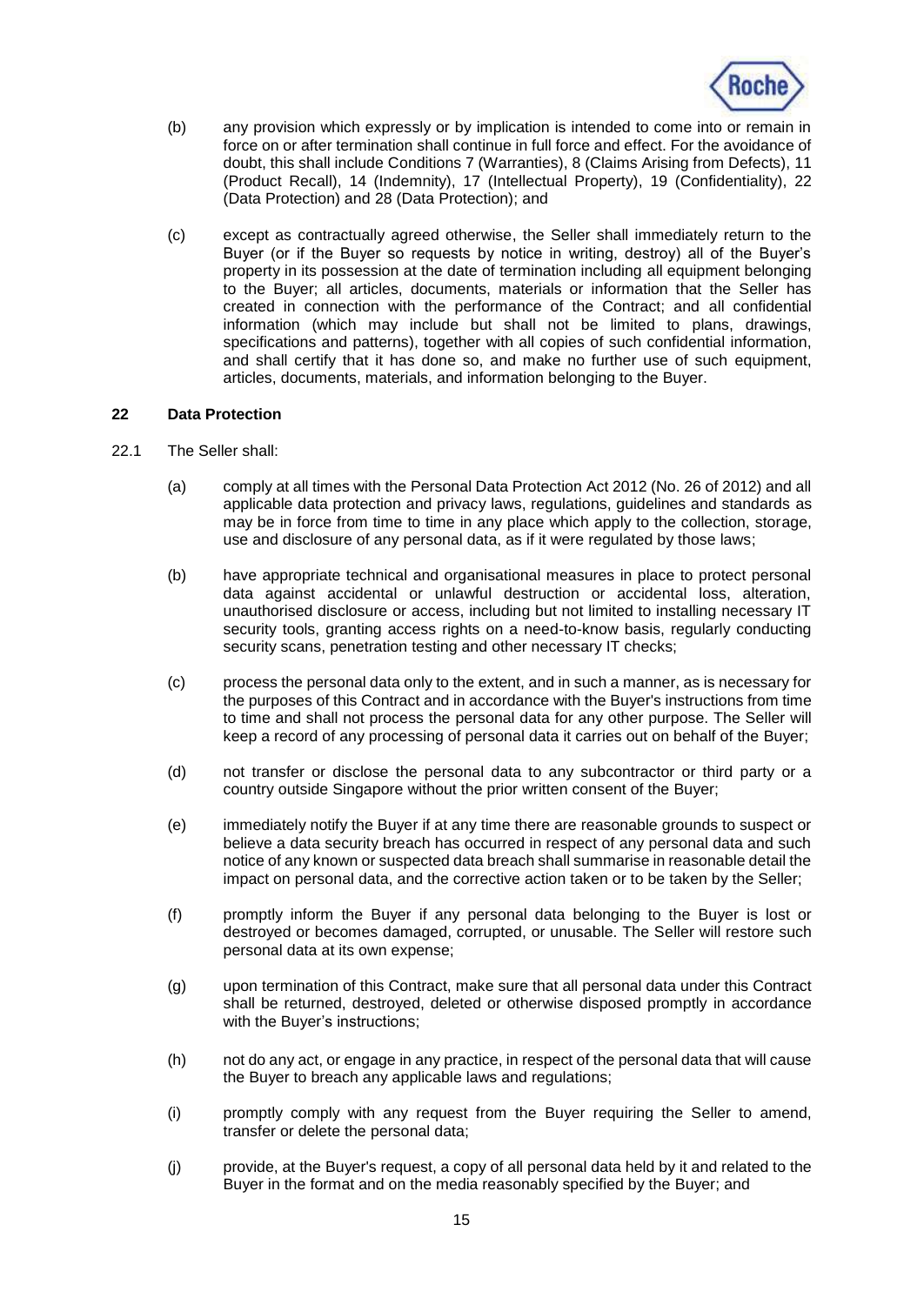

- (k) upon the Buyer's written request, provide the Buyer access to its personal data processing facilities, personal data files and documentation. If the Buyer proposes any additional actions to comply with any applicable law, the Seller shall fully cooperate with the Buyer to achieve such compliance; and
- (l) upon the Buyer's written request, enter into separate data processing agreement with the Buyer in respect of the Seller's Services, where such Services involve the processing of personal data.
- 22.2 In the event of an enquiry or claim brought by an individual or any investigation conducted by any government authority concerning the processing of the personal data against either or both of the parties, the parties shall inform each other about any such enquiry, claim or investigation and collaborate to respond to the individual or the government authority.
- 22.3 The Seller agrees to indemnify and keep indemnified and defend at its own expense the Buyer against all costs, claims, damages or expenses incurred by the Buyer or for which the Buyer may become liable due to any failure by the Seller or its employees or agents to comply with any of its obligations under this Condition [22.](#page-14-0)

#### **23 Enforceability**

If any clause or condition of the Contract is held to be or becomes void, invalid, unlawful or unenforceable for any reason whatsoever, the same shall be deemed omitted from the Contract and such decision shall not affect the validity or enforceability of the remaining provisions of the Contract.

### **24 Waiver**

No waiver of any right under, or breach of, these General Conditions of Purchase or any provision of the Contract will operate as a continuing waiver or waiver of any subsequent breach of that or any other provision. Any waiver of any breach of these General Conditions of Purchase shall be in writing.

#### **25 Notices**

Any notice or other document required to be served on the Seller shall be delivered by hand or posted by first class post to the Seller at its registered office being a company or last known place of business or other address being an individual or a firm and any notice or other document required to be served on the Buyer shall, in the case of an invoice or statement, be delivered by hand or posted by first class post to the Buyer's Accounts Department whose details are set out above at Condition [0](#page-4-1) and in any other case to the Buyer's Procurement Department as indicated on the Purchase Order.

### <span id="page-15-0"></span>**26 Variation**

No purported alteration or variation of any provision of the Contract or these General Conditions of Purchase shall be effective unless it is in writing, refers specifically to the Contract and is signed by a duly authorised representative of each of the parties to the **Contract.**